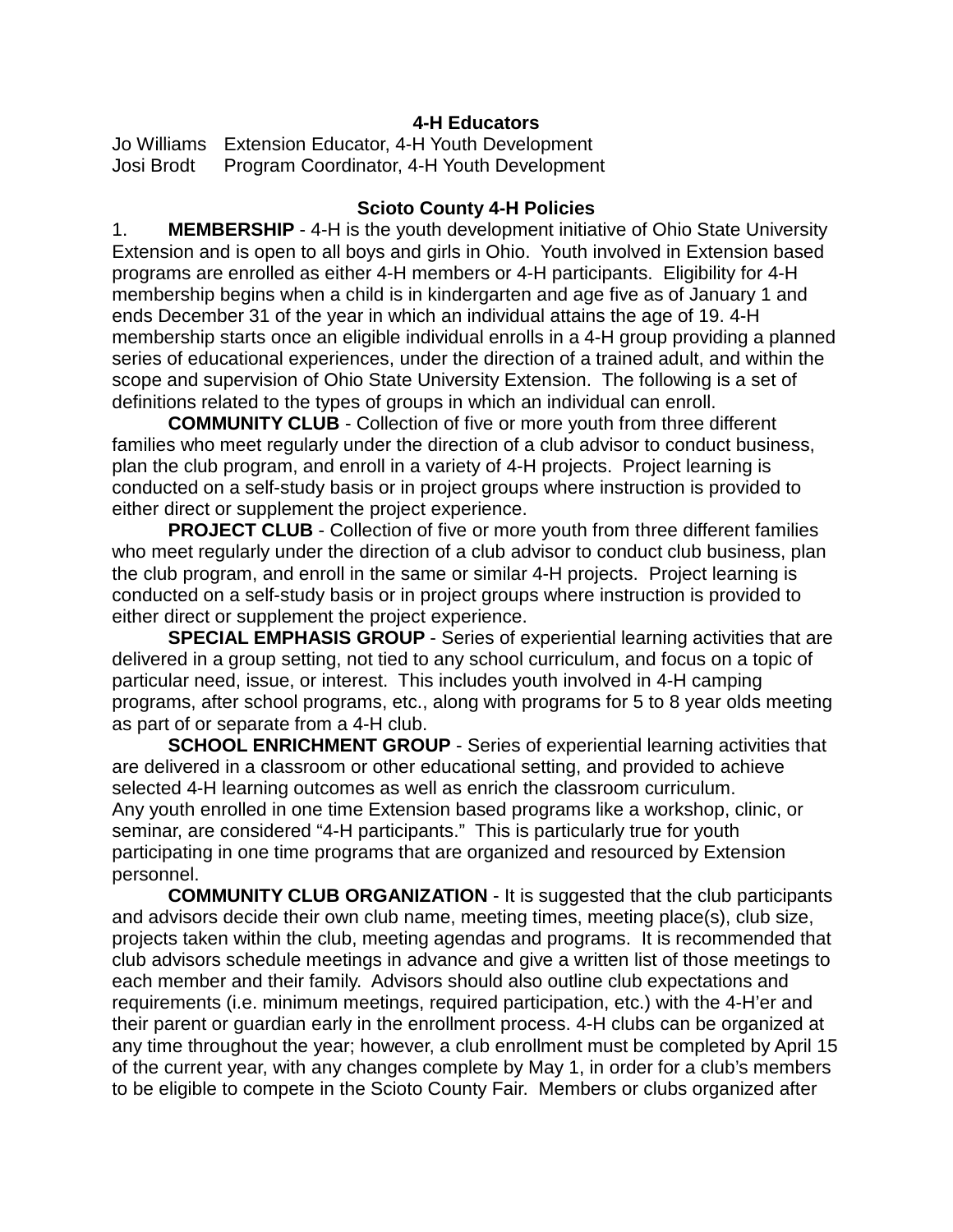May 1 may participate in club and county activities, but not county judging or fair displays.

**NONDISCRIMINATION POLICY** - 4-H is part of the Ohio State University Extension Program and maintains a strict nondiscrimination policy. Club advisors may limit the number of youth, project areas and programs offered (i.e. traditional members and/or cloverbuds). However, they cannot pick and choose members, based upon personal preference. If they are limiting their club membership, they must take members on a first come first enrolled basis. If a member contacts a club, and their membership is full, or the advisor does not offer the project the member is interested in, the advisor should refer them to the Extension Office. The Extension Office will then locate an appropriate club for the prospective member in their area.

**4-H MEMBERSHIP ACROSS COUNTY LINES** - Ohio State University Extension administers the 4-H youth development education program whose mission is to develop youth to reach their fullest potential as capable, competent, caring, and contributing citizens. Each county in Ohio conducts the 4-H youth development program to accomplish this goal. In order to affirm Ohio Extension's position concerning cross county (and/or cross state line) 4-H membership and to establish guidelines in this area to fulfill the above mission, the following philosophy and process statements are provided.

- a) Youth are expected to affiliate with the program in their county of residence.
- b) 4-H membership in two counties simultaneously is not possible.
- c) Cross state line membership will be considered the same as for cross county participation.
- d) It is recognized that limited situations may occur where membership in a county other than the county of residence might be positive. The agents in both counties must be in agreement that the change should occur. This agreement should be based on their professional judgment in accord with the opening paragraph of this policy.
- e) Consideration for membership in a county other than the county of residence should be given only in situations where a positive educational experience will result. Any change motivated by perceived competitive or sale advantage, any change due to controversial issues, or other similar motivations will not be seen as justified reasons for consideration for membership in a county other than the county of residence, and will be automatically rejected by the agents involved.
- f) Any consideration for membership in a county other than the county of residence, within the limits of this policy and not addressed by the above statements should be brought to the attention of the county chair, district 4-H specialist and/or district director by county 4-H agent. This support team will then provide leadership for decisions in these special situations.

**ADVISORS** - Individuals cannot be both a member and an advisor or volunteer in the same year. Anyone interested in becoming a 4-H advisor, who has never been a 4-H advisor, or who was not an advisor the previous year, must complete an application, be interviewed by an Extension staff member, and submit to fingerprinting and a criminal background check. Clubs carrying Cloverbud projects and regular members must have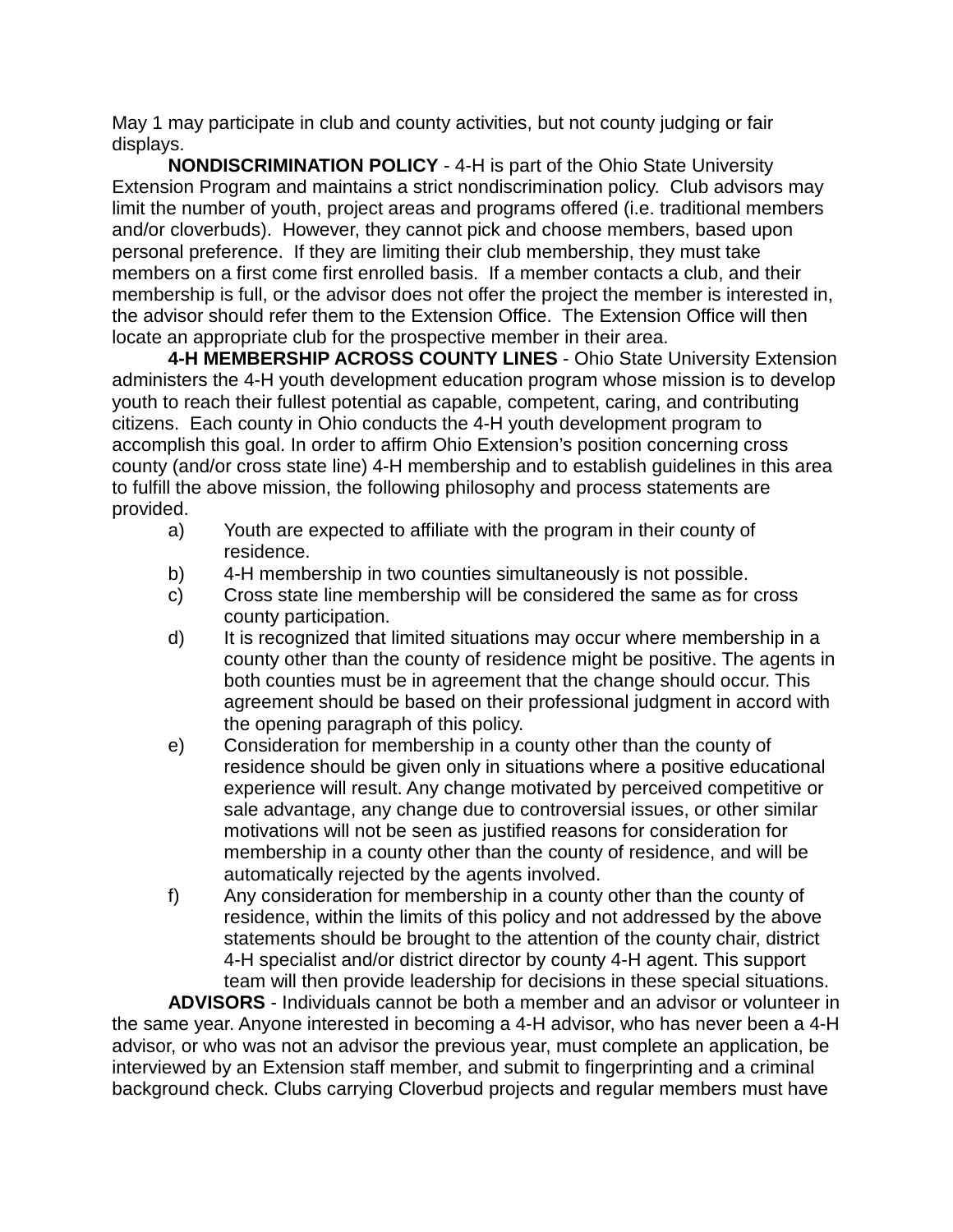a separate advisor designated specifically for cloverbuds. Subject to approval by 4-H agent, acceptable reference and background checks, orientation and training, individuals may be approved as a 4-H volunteer. All advisor/volunteers must complete a Volunteer Application Information Sheet and Code of Ethics Form to be returned with enrollment sheets and attend mandatory training. An advisor should be mature and responsible in order to help members learn by doing, appreciate and respect their fellow man, and help them mature into responsible young adults. All volunteers should conduct themselves in an appropriate manner at all times and exhibit behavior fitting a role model. Volunteers should encourage learning, and lead members by example. Sportsmanship should be cultivated, encouraged and rewarded. Volunteers may be dismissed for inappropriate behavior.

**ADVISOR FAIR PASSES** - 4-H clubs may have as many 4-H advisors as necessary to successfully teach 4-H members in their respective project areas. However, only two advisors for the first five (5) 4-H club members and one (1) advisor per the next five (5) members and so forth will receive fair passes. Advisors should actively participate in all club functions and attend all meetings. All new advisors, including those who were not advisors in the previous 4-H year, must attend a new advisors' training meeting.

**MEETINGS** - 4-H clubs must have a minimum of six (6) meetings from time of enrollment until fair, conducting business meetings which include some type of program and recreation. These six meetings **DO NOT** include weigh-in, clinics, workshops, etc. **UNLESS** an advisor holds a short business meeting and takes attendance at the event. Members must attend a minimum of five (5) meetings. Advisors can set their own meeting attendance requirements provided they meet the minimum requirements. Completion of projects is dependent upon meeting these requirements. It is up to advisors if they wish to have any "make up" dates for meetings.

**ENROLLMENT REGISTRATION** - Each 4-H member must complete a 4-H Enrollment Form which must be signed by the 4-H member and his/her parent or guardian. Enrollment Forms must be turned in to the Extension Office. By April 15 for fair participation.

**ENROLLMENT DEADLINE** - The enrollment deadline is April 15. All completed enrollment sheets and registrations must be turned into the Extension Office by April 15. Any changes or additions must be made by May 1. If mailed, they must be postmarked by April 30. Clubs and members who do not turn in enrollment forms by May 1 will not be permitted to participate in fair judging activities for the current year. **ALL projects taken by the 4-H members must be listed by May 1.** In regards to fair competition, no projects can be switched or added after **May 1**, however they can be dropped. Members may join 4-H or change projects after May 1, but are ineligible for fair competition for that project year.

**PROJECT BOOKS** - Most 4-H project books cost \$6.00 each and can be ordered from the Extension Office using the 4-H publication order form. Please fax, mail or call in your order so it may be processed prior to your pick-up. Due to time and staff constraints, books cannot always be pulled immediately or while you wait. Although an inventory of books are kept at the Scioto County Extension Office, some items in demand, or needed in large quantities, may need to be ordered. Scioto County's order day is Wednesday of each week, therefore orders placed by **Tuesday at 4:30 p.m.,** will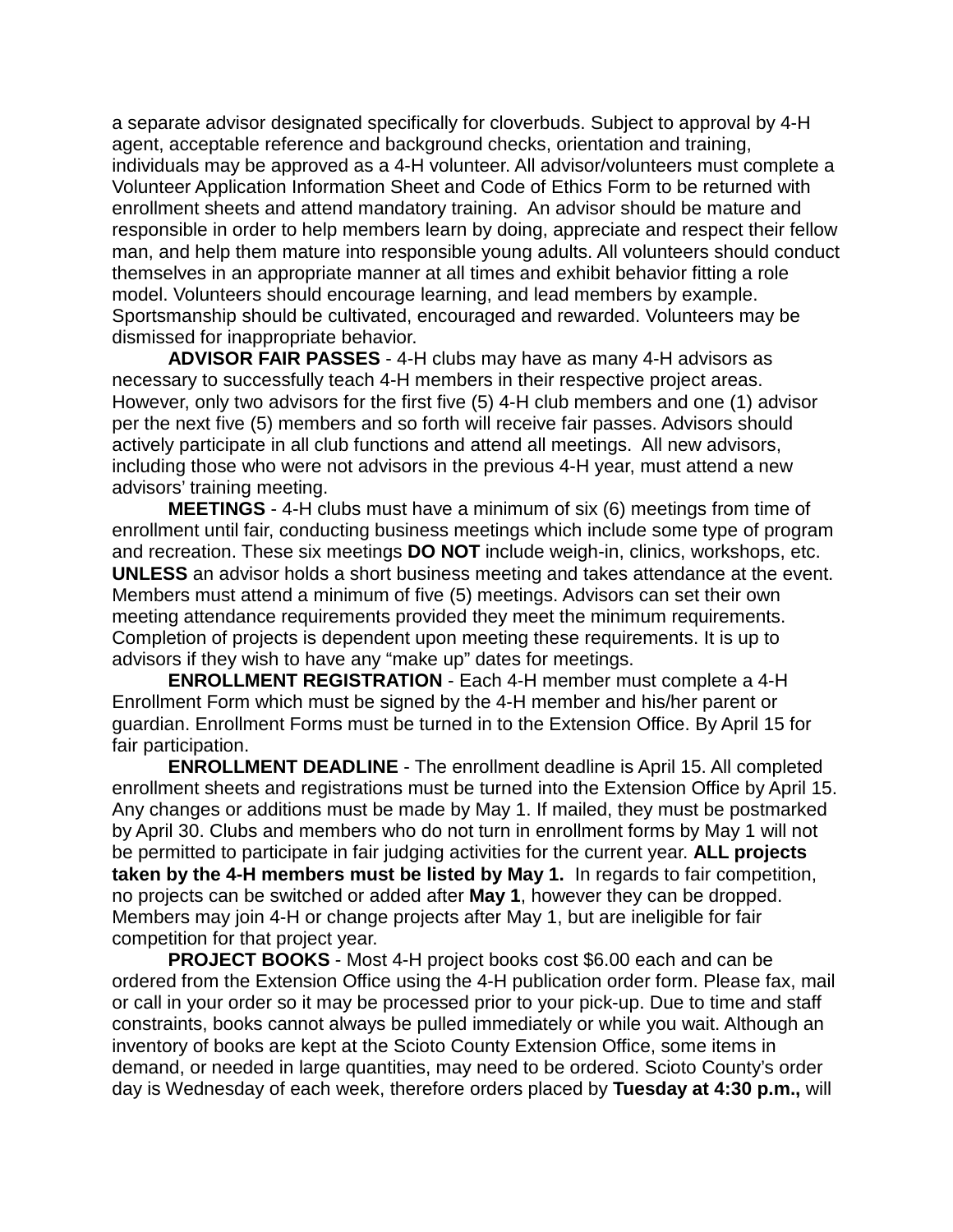be ordered on Wednesday. Most orders are processed within a week, and you will be notified when your order is available. The Extension Office strongly encourages 4-H members and volunteers to utilize project books. Members taking market livestock must complete their appropriate record books. Project records and books should be reviewed periodically by the club advisors. Project books will be required to be completed and brought to judging or count for points at the Skillathon. It is left up to the individual club advisor how to handle the purchase and usage of project books. Please note any changes or revisions of project books and use the most recent edition.

**CLUB FINANCES** - Clubs may collect dues or fund their club through county and club fundraisers. It is recommended that very little money be carried by a club from one year to the next. The club treasury is intended for use by the entire club, not certain individuals, and should be spent according to the majority's wishes. Excess club monies, or funds remaining after a club has dissolved, may be donated to the Scioto County 4-H Committee, Scioto County 4-H Endowment, Canter's Cave 4-H Camp Endowment, or a selected charity. Each club is required to review their treasury records annually and complete a treasury report (found in your project requirements) to be returned to the Extension Office by January of each year.

**FUND RAISING** - (1) Clubs are expected to participate in the county wide fund raising project or contribute toward the activities of the 4-H Committee in a meaningful way, such as a monetary donation or trophy sponsorship. (2) All individual club's fundraising projects **MUST** be approved by the Extension Office. If any project is controversial, the advisors will be asked to present their project ideas to the 4-H Advisory Committee for approval. (3) Ten percent (10%) of the profits from all individual club fundraisers must be turned into the Scioto County 4-H Advisory Committee. (4) Individual club raffles and lotteries are discouraged. Clubs are expected to take part in the county wide fundraising project to earn money for their treasury and to help fund county programs and activities. The 4-H Committee utilizes monies collected through fund-raising activities to fund county programs, activities, judging, awards, and camp scholarships. If a club chooses not to participate in a fundraiser, they may pay \$5 per club member. All monies must be submitted to the 4-H Committee Secretary by June 15, in order for the club to be considered a club in good standing.

**TEEN LEADERS** - Older 4-H members in clubs are encouraged to assist the advisor in working with younger club members. Advisors are encouraged to give these Teen Leaders specific responsibilities. Advisors should check the T.L. column of the enrollment sheet after any member's name who is a Teen Leader in their club. All Teen Leaders, who are 14 years old as of January 1 of current year, or freshmen in high school and older, are invited to join the Scioto County Teen Leadership Club by contacting the Extension Office.

**PROJECT EVALUATION/JUDGING** - Members are encouraged, but not required, to go through project judging and evaluation. Still, Clothing, Nutrition, Dog, Gilt, Carcass Contests, Creative Writing and Reporting, Demonstrations, Small Animals and Safety Speaking projects and activities are evaluated prior to the Scioto County Fair. Judging is not done at the Scioto County Fair for these projects and activities due to limited space at the fair and, in some cases, so selected members can compete at the Ohio State Fair. It is especially important for those individuals with projects evaluated prior to the fair to exhibit an appropriate display in the 4-H Building at the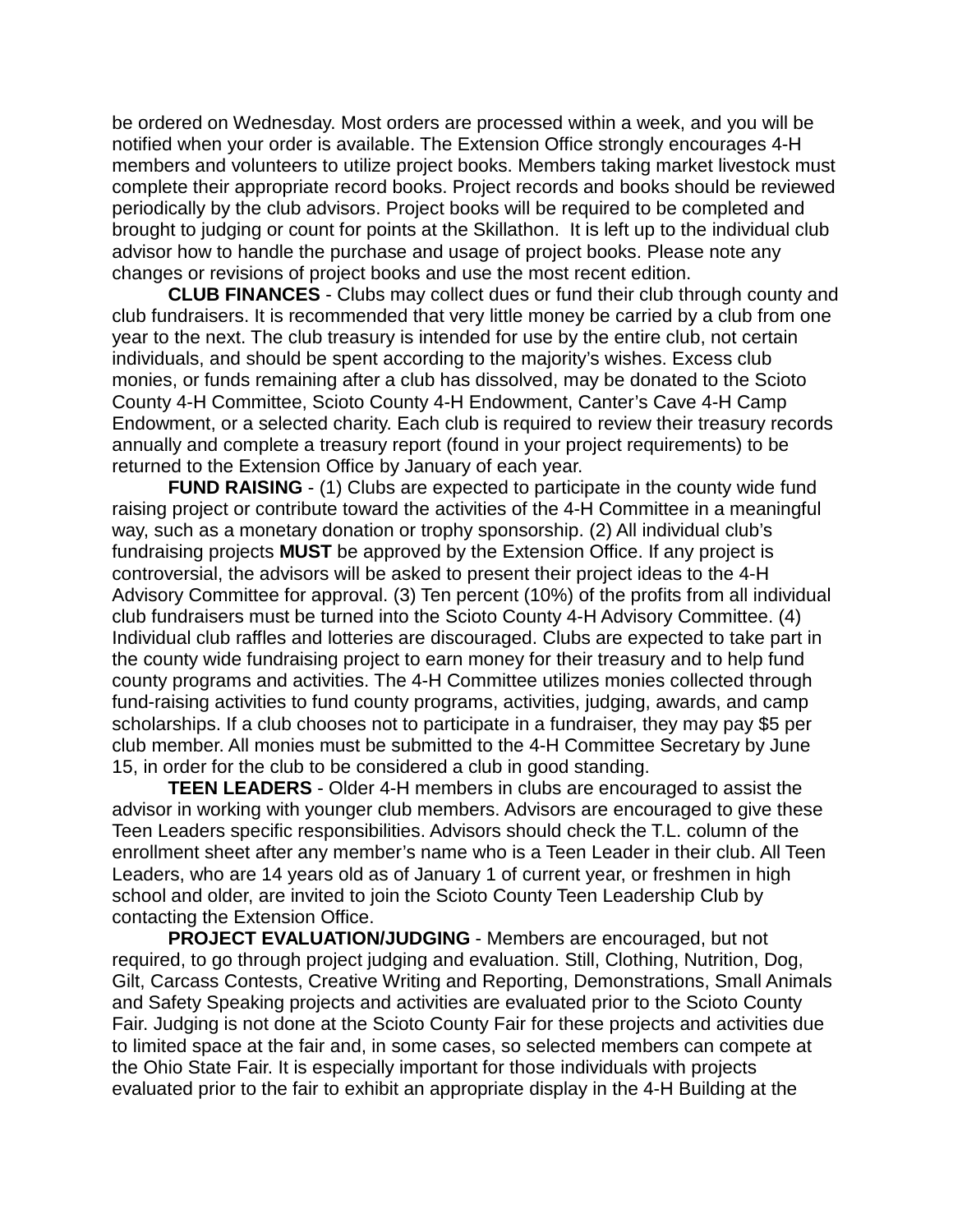Scioto County Fair. All other projects (unless otherwise stated) will be evaluated and displayed at the Scioto County Fair. Members can complete projects without being judged.

**PROJECT COMPLETION** – In order to meet the requirements for project completion, a member must meet the club/county meeting requirements, attend any required trainings, and finish the requirements as listed in the project book. Members do not have to attend judging to complete their projects; however, judging is highly encouraged. Only completed projects are eligible for exhibition during 4-H and Junior Fair judging.

# **Scioto County Junior Fair**

The Scioto County Fair is one of Ohio's most outstanding Junior Fairs. The mission of the Junior Fair is to promote the interest of Scioto County youth through their exhibits and activities at the Scioto County Fair. Any boy or girl in Scioto County may participate in Junior Fair activities through 4-H.

**EXHIBITING AT THE FAIR - Member Passes & Premiums** - All 4-H members are encouraged to exhibit at the fair. They do not have to exhibit to complete their project; however, they must exhibit their project(s) at the fair to receive any premiums and/or a fair pass. Passes and premiums are paid by the Scioto County Agriculture Society for the display and maintenance of an exhibit at the fair. 4-H'ers must be a member in good standing and have completed their project to be eligible to exhibit at the fair. Only those exhibiting a project will receive a fair pass and a premium. If a member's only project animal dies, their only project is unable to be exhibited, or it is judged prior to the fair (i.e. gilt, carcass, dog projects, etc.) the 4-H'er may display an educational poster or exhibit (featuring a topic related to their project i.e., parts of the animal, learned techniques, etc.) in their club's booth or in a designated area in the 4-H Building. If these individuals complete an approved display or exhibit at the fair, they will then be eligible to receive their fair pass and a premium (\$2.00) for their exhibit. See the 4-H Secretary for specific instructions regarding premium cards and appropriate displays. Exhibits must be displayed according to project guidelines and for the duration of the fair in order to receive premiums. Individuals not meeting these requirements, or removing their project display early, will forfeit their premiums.

**BOOTH/PROJECT DISPLAYS** - All 4-H clubs, (o**nly exception: those clubs having 100% livestock projects**) must display their club projects appropriately in a booth exhibit in an assigned space at the fair in the 4-H Building. All clubs and/or members who do not exhibit appropriate project displays in their booths, or whose livestock is not on display at the fair, will not receive any project premiums or fair passes because they do not have an exhibit at the fair. 4-H booths will be assigned on a first come basis, and at the discretion of the staff member in charge. Booth reservation forms are located at the Extension office and online at http://scioto.osu.edu and are due in the Extension Office no later than July 1 of each year. Booths and exhibits must remain on display until Sunday following the fair. Any early dismissals (i.e.: for state fair competition) must be approved prior to removal, if not clubs and/or members could face additional repercussions.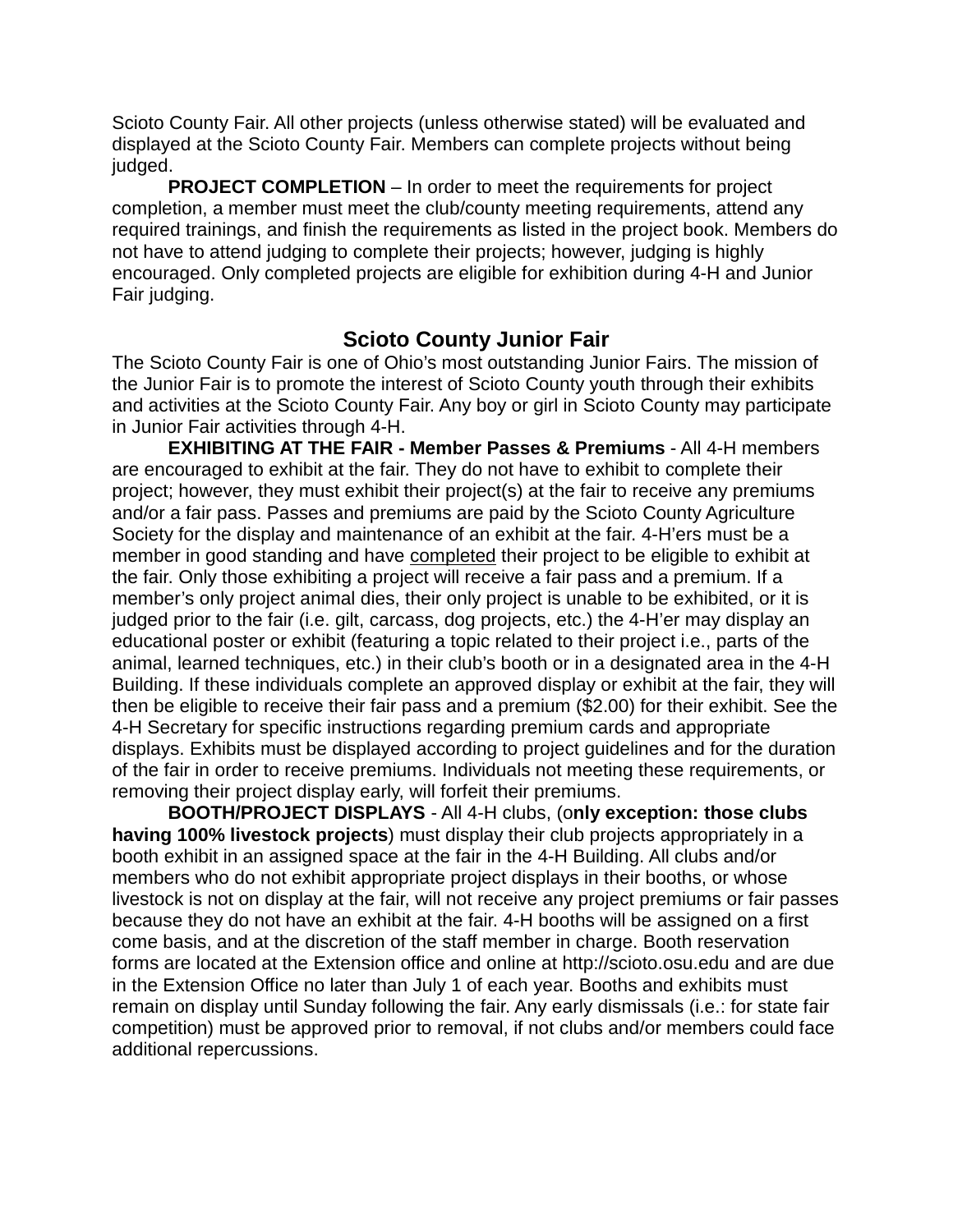## **4-H Project and Award Premiums**

1. 4-H members will receive premiums for not more than four (4) projects regardless of the number taken. A project is defined by a project number, ie. 135B Production Goat. A 4-H'er may take more than one animal within that project but will be paid only for one project, not the number of animals taken within that project.

2. If a 4-H member belongs to more than one club, he/she can still receive only four (4) project premiums.

3. Each 4-H member will be evaluated by his 4-H advisor as to satisfactory project completion and exhibition requirements to okay project premiums.

4. 4-H members must exhibit their projects or an approved representative article<sup>\*</sup> from their projects to receive premiums. To insure exhibition in the 4-H building, 4-H'ers with all projects except livestock must enter them during booth set up times by presenting the project to the person at the registration desk and signing the entry form. Only those entered in the above manner will receive premiums. 4-H members, advisors, or parents may enter projects in the above manner. Entries should be specific for project. Items not entered correctly or not specific to project may not be accepted and 4- H'er may not receive premiums accordingly.

5. All 4-H premiums must be collected during the fair at posted times. No premiums will be paid after the fair.

6. 4-H members must collect their own premiums. They must present their fair pass to collect their premiums. No one, other than the 4-H'er, can collect premiums. (Exception: In emergency or unusual situations, an advisor can collect a 4-H'ers premium if approved by 4-H agent). Exceptions are extremely limited.

7. Advisors must present fair pass to collect booth premiums.

8. Project premiums will be according to each project (no more than four total). Clothing, still, nutrition, small animal, dog \$2.00; Large Market livestock (i.e. Steers, lambs, goats, swine) \$5.00; Large market non-market (i.e. horses or breeding beef, sheep, swine, goat, dairy cattle.) \$8.00; Poultry and rabbit \$3.00.

9. Non-Market Four-H projects exhibited, judged and placed will receive award premiums as follows: 1st place - \$4.00; 2nd place - \$3.00; and 3rd place - \$2.00, provided there are three or more exhibitors in each class judged.

10. Premiums will be paid as follows for showmanship: 1st place - \$5.00; 2nd place - \$4.00; and 3rd place \$3.00. Premiums will not be paid for championship classes or livestock judging.

11. 4-H'ers may exhibit up to two horse projects and one production project at the fair. They may enroll in as many 4-H projects as they fill they can successfully complete. See general horse rules for additional details on horse project exhibit guidelines.

12. Each club that displays a booth will receive a \$15 booth premium. The top 15 booths will be placed, awarded ribbons, and receive premium money as follows: 1st Place =  $$75$ ; 2nd Place =  $$70$ ; 3rd Place =  $$65$ ; 4th Place =  $$60$ ; 5th Place =  $$55$ ; 6th Place = \$50; 7th Place = \$45; 8th Place = \$40; 9th Place = \$35; 10th Place = \$30; 11th Place =  $$25$ ; 12th Place =  $$20$ ; 13th Place =  $$15$ ; 14th Place =  $$10$  and 15th Place = \$5. Booth and Fair Beautification premiums will only be paid at the premium booth to club advisors. A beautification premium schedule will be posted in the 4-H Building. 13. In case of ties, duplicate award premiums will be paid by the Scioto County Senior Fair Board.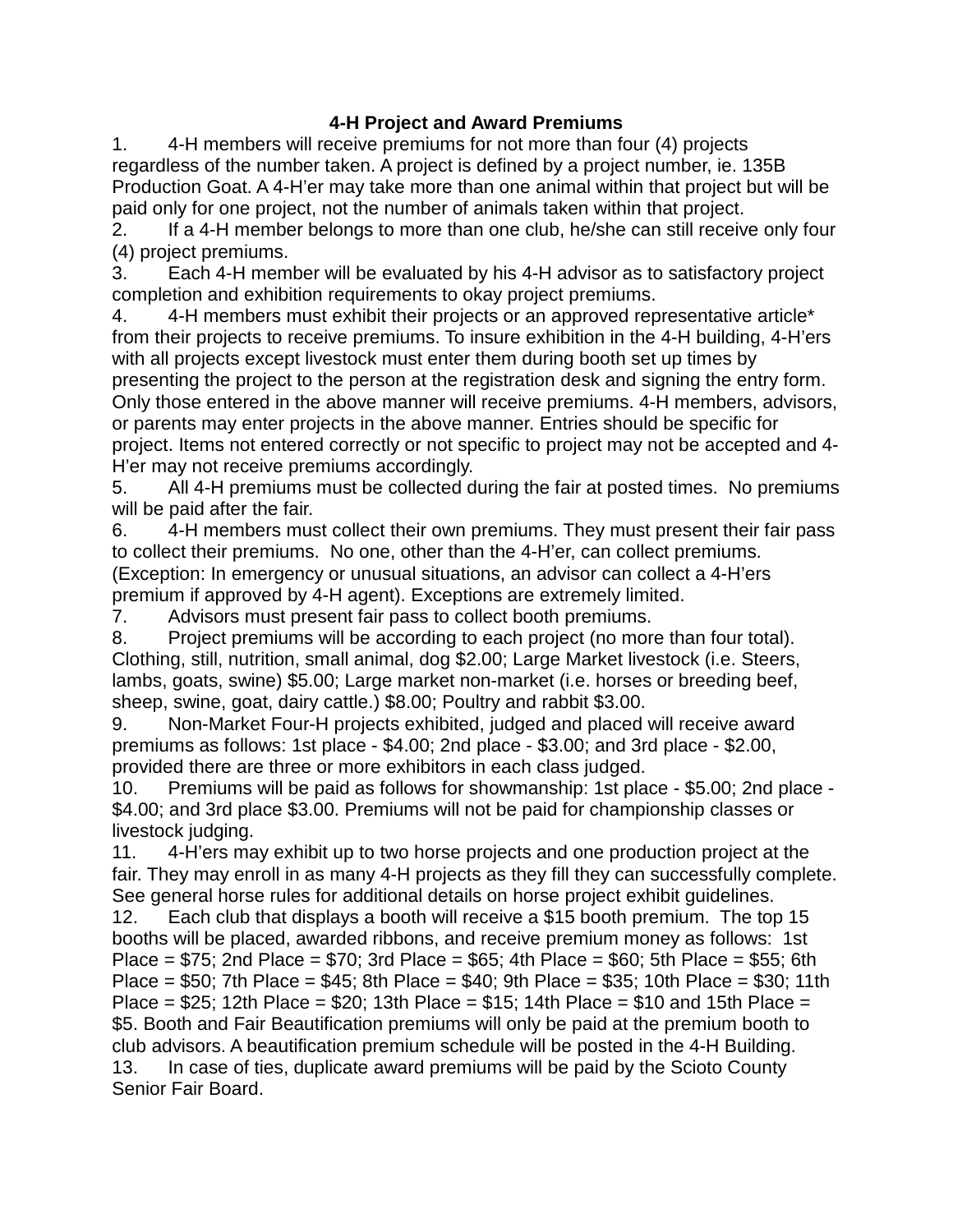14. Failure to comply with fair rules will result in forfeit of premiums.

15. All premiums will be paid at a time and location designated by the Scioto County Fair Board.

*\*An approved representative article can be something made from the project, a poster, scrapbook, etc., but cannot be the project book itself or a single picture of something made. A picture story or a poster is fine. Exception: Photography project where the requirements are a single print. 4-H volunteers, members and parents are expected to abide by all 4-H, Ohio Department of Agriculture, Junior & Senior Fair Board fair rules and deadlines. They should conduct themselves in a respectful and appropriate manner at all times. It is each individual's responsibility to become aware of all of the aforementioned rules and ad deadlines. Rules and guidelines may be obtained from 4-H volunteers or the Extension Office. Individuals who do not follow these guidelines and rules of conduct are subject to disciplinary action from the appropriate county or state entity.*

### **Scioto County Ohio State University Extension**

|                       | 602 Seventh Street, Room 7 - Courthouse,                   |
|-----------------------|------------------------------------------------------------|
|                       | Portsmouth, Ohio 45662                                     |
|                       | http://scioto.osu.edu<br>740-354-7879                      |
| Jo Williams           | Extension Educator, 4-H Youth Development                  |
| <b>Treva Williams</b> | Extension Educator, County Director, and Family & Consumer |
|                       | <b>Sciences</b>                                            |
| Dennis DeCamp         | <b>Extension Educator, Family and Consumer Science</b>     |
| <b>Brad Bergefurd</b> | Extension Educator, Ag & Natural Resources                 |
| Josi Brodt            | Extension Program Coordinator, 4-H Youth Development       |
| Lacie Murray          | <b>Office Assistant</b>                                    |
| <b>Kristen Lute</b>   | <b>Office Associate</b>                                    |
| <b>Renee Storey</b>   | <b>EFNEP Program Assistant</b>                             |
| Lisa Kepler           | <b>SNAP-Ed Program Assistant</b>                           |
| <b>Grace Peach</b>    | <b>SNAP-Ed Program Assistant</b>                           |

#### **4-H Club Work**

4-H is the youth education program of Ohio State University Extension - a program that offers skills and training to tomorrow's leaders. This informal educational program is conducted by the U.S. Department of Agriculture, The Ohio State University and county governments, and combines the work of federal, state, and local Extension personnel and volunteer leaders.

Traditionally, 4-H is open to any boy or girl in Scioto County who is at least 8 years old and in the third grade and not have passed their 19th birthday, as of January 1, of the current year. The Cloverbud 4-H program is open to boys & girls kindergarten and 5 years of age through 2nd Grade. 4-H members reside in every demographic area farm, city and in between. The success of the 4-H program is attributed to volunteer leaders who are backed by the strong educational base of the land grant university staff in every county of the state.

The mission of 4-H is to assist youth in acquiring knowledge, developing life skills and forming attitudes that will enable them to become self-directing, productive and